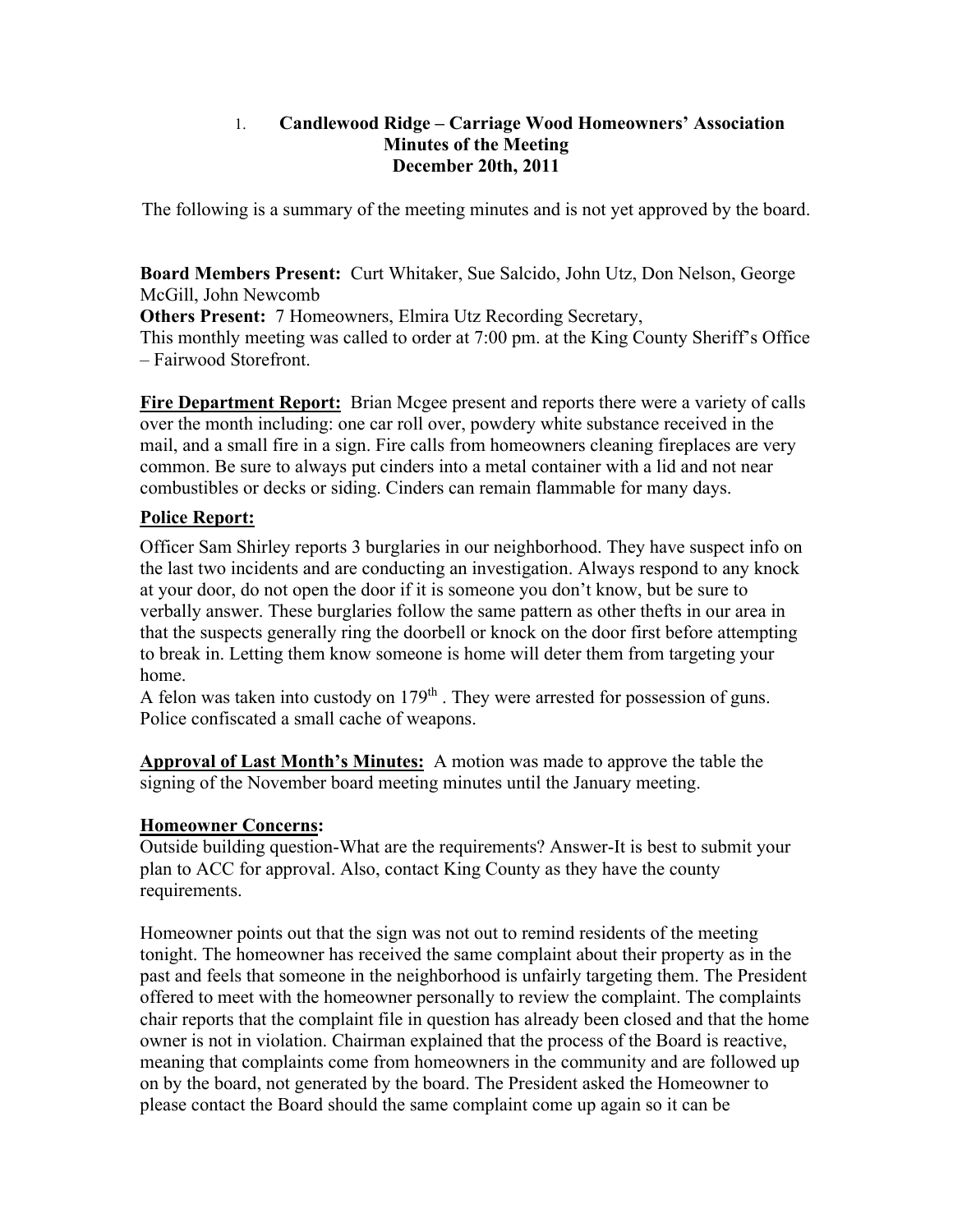personally reviewed.

#### **Committee Reports: Treasurer's Report:**

Good shape for the year's end-projected final report submitted to board members. 2011 dues were received early because of the billing move resulting in a one year surplus. Motion to transfer \$7500 from General fund to Capital reserves fund (\$6500) and Legal fund (\$1000). Passed.

# **ACC Report:**

Not present

- 1. Reminder Our CC&Rs and Rules and Regulations clearly state that exterior projects such as roofs, painting, fencing, decks, driveways, major landscaping and patios require the submission and approval of an ACC request before commencing the project. The ACC has up to 30 days to respond to an ACC request but tries to respond much sooner than that. It is recommended that if a response to an ACC request has not been received within two weeks, the homeowner should contact the ACC Chairman via email at architecture@crcwhoa.org or by leaving a voice message at 425-738-8611. For emergency type repairs notify the ACC Chairman as indicated above and mention that it is an emergency type situation. Please do not contact the ACC chairman via a home phone number.
- 2. A notebook with samples of colors that provide a range of colors that meet HOA guidelines for repainting homes is available and will be provided upon request. Please contact the ACC chairman as indicated above if you would like to see it.
- 3. Please remember we do not accept ACC request forms via email. Please mail them to CR/CW HOA, PO Box 58397, Renton, WA 98058

# **Common Areas Maintenance Report:**

- Reminder to all Homeowners It is our responsibility (Not King County's) to keep the street drains clear. Please clear the debris and leaves from the drains by your house and at the ends of your street.
- We continue to have branches and trees fall onto the paths at CR Park. Please contact me at commonareas@crcwhoa.org or call 425-738-8611 #80 and leave a message if you notice any trees or branches at either park or any of the Common areas or entrances.
- Because of the great amount of leaves in Candlewood Ridge at the entrance and along  $159<sup>th</sup>$ , I asked Canber to spend some extra time and pick them up. They did last week and even cleared the street and drains of all the fallen leaves.
- Reminder all dogs must be on leash this is a King County Law as well as our policy in our HOA Parks.
- After we had the weeding and barking done at the Retention Pond at CR, Div.3 along SE  $176<sup>th</sup>$  It was noticed that the grass was very tall alongside the chain link fence on the East side. After sending a yard maintenance letter to the Homeowner on that side, he asked us where the property line was – we discovered that King County put the fence up about 10 ft inside the property line. The Homeowner said that he will maintain from now on, we thanked the Homeowner for his prompt reply and cooperation.
- King County Sheriff Patrols and requests will now be coordinated by the CAM Chair and monthly reports will be submitted before each monthly meeting. Please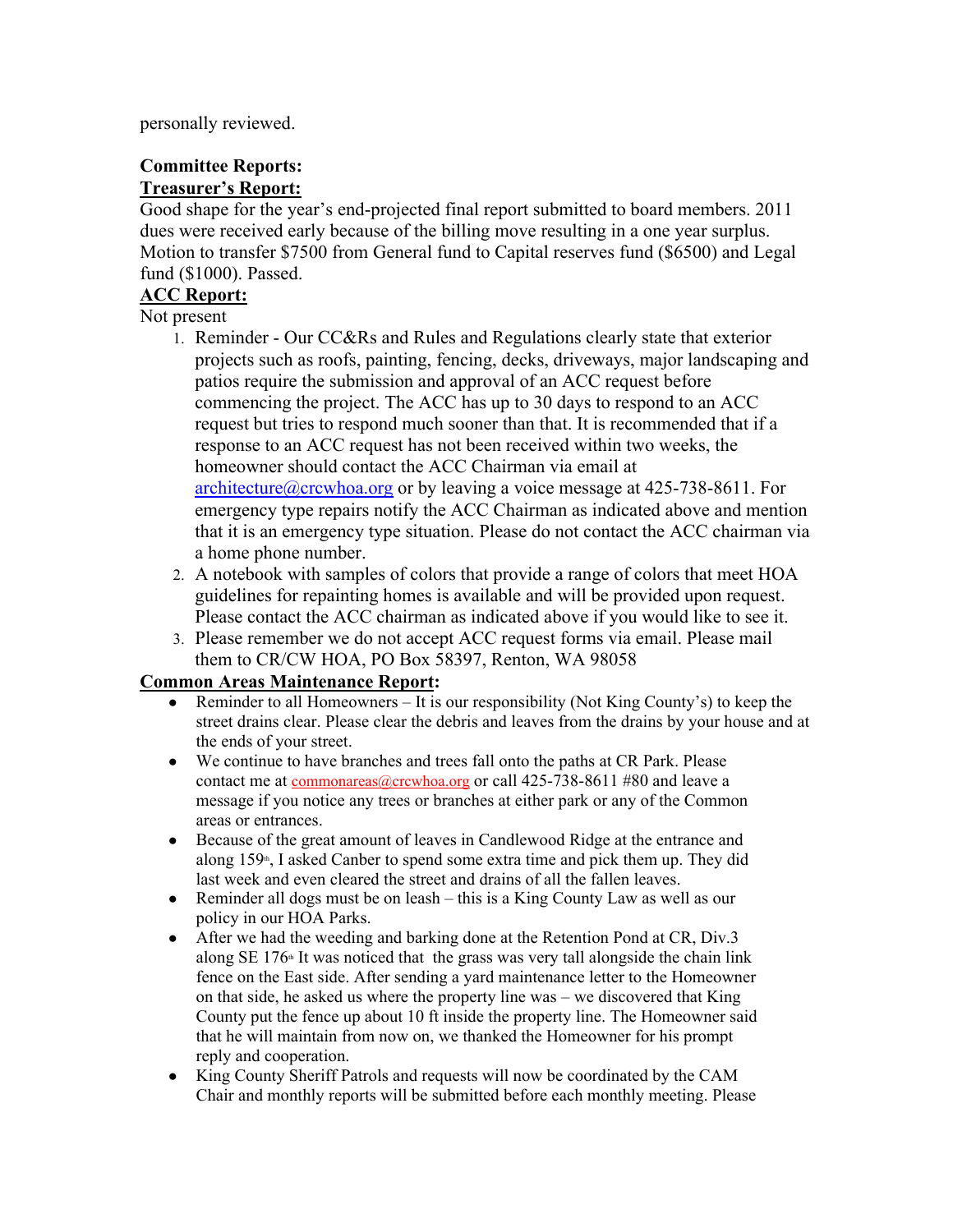contact the Board with any areas of concern and we will do our best to accommodate. We have decreased patrol hours to 16 hrs / month because of the time of year and this will let us increase the hours in the spring and summer.

• Please keep a watch for suspicious Activity and call 911

**Reminder:** Our parks are private parks which exist for the use and enjoyment of HOA residents, their families and guests. They are not public parks. Our park usage rules apply to everyone. Following are some of the rules that have been established to maximize safety, and minimize liability and maintenance cost:

A. Park Hours: 9:00 am to dusk.

B. No Smoking, alcohol, drugs, loud music, golfing, motorized vehicles or **Fireworks** are allowed.

C. Animals must be leashed and owners are responsible for clean

# **Complaints Negotiations Report:**

Reminder to all homeowners: All complaints must be signed and mailed in. They cannot be accepted via e-mail.

- 1 New Complaint
- $\bullet$  5 Resolved
- 11 Active
- 7 Fine Stage
- 1 Pending Board decision
- $\bullet$  2 First Letter
- 1 Third and Final notice sent, expect to go to Fine Stage

Discussion was had regarding engaging longstanding violations with more than a third letter. The concern is that these accounts go dormant and continue to accrue fines and perhaps more can be done to resolve these accounts.

# **Capital Improvement Committee:**

Please contact the board if you have any ideas for Capital Improvements.

# **Legal and Insurance Report:**

Homeowner with troubled account has worked to remediate the yard complaint.

# **Nominating Committee**

Nothing new to report

# **Rental Home / Change of Address Committee**

Changes of Address and Rentals

• Reminder – When HOA correspondence needs to be delivered to an address other than the HOA street address, your HOA needs to be notified in writing of the correct address to send the correspondence. This applies to absentee homeowners who are renting or leasing their homes, homes that are vacant, and homeowners who choose to receive their correspondence at a PO Box or alternate address. In addition homeowners who are renting or leasing are required to comply the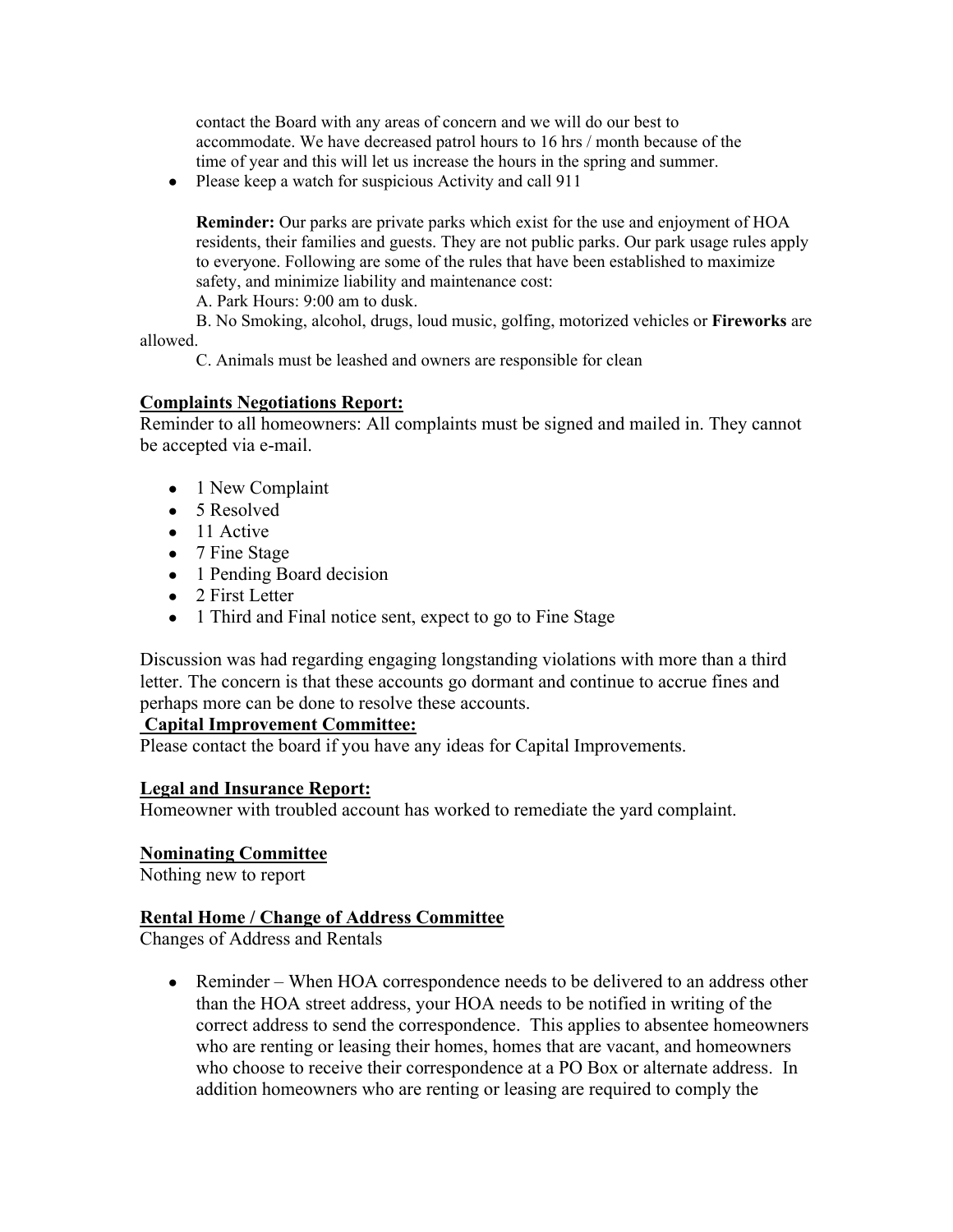provisions of the Leasing/Rental of Homes/Tenants Rules and Regulations.

#### **Old Business:**

Park Security-CR/CW HOA is in discussion with Fairwood Greens HOA to utilize their Securitas patrols for the short block between the Greens border and the Candlewood Ridge Park.

#### **New Business:**

Animal R&R's-Dog barking complaints are difficult because you can't always tell where the barking is coming from. Also, the current fine structure isn't feasible for confirming the length of the violation. Complaints chair recommends that the fines are changed to \$10.00 dollars a day. President asked for a mockup of the new fine strategy to be developed by the Complaints chair for review by the board.

# **Meeting Adjourned at 8:35**

**Welcoming Committee** – If you are new to the neighborhood and would like an HOA information packet, call the HOA phone number at 425-738-8611 and leave a voice message or send an email request to info@crcwhoa.org.

Homeowner asked if we send welcome packets to renters. Answer is yes we do, if we are notified of the change. Please feel free to notify the HOA if you notice a move happening in your area.

**Special Topics:** Visit our Website and contact the HOA via Email at:

Web – www.crcwhoa.org

Email – info@crcwhoa.org

A motion was made to adjourn the meeting at 8:35 pm.

# **Next Board Meetings:**

- $\bullet$  January 17 th, 2012
- January 24<sup>th</sup> Annual Meeting, Fairwood United Methodist Church 7pm
- February  $21<sup>st</sup>$ ,  $2012$

Meetings are usually held at **7:00 pm.** at the Sheriff's Office, Albertson's Shopping Center.

All Homeowners are welcome to attend.

# 1. **Candlewood Ridge / Carriage Wood Announcements & Reminders**

**\*ACC Requests** - The HOA CC&Rs and Rules and Regulations documents clearly state that exterior projects such as roofs, painting, fencing, decks and patios require the submission and approval of an ACC request before commencing the project. The ACC has up to 30 days to respond to an ACC request but tries to respond much sooner. It is recommended that if a response to an ACC request has not been received within two weeks, the homeowner contact the ACC Chairperson via email at